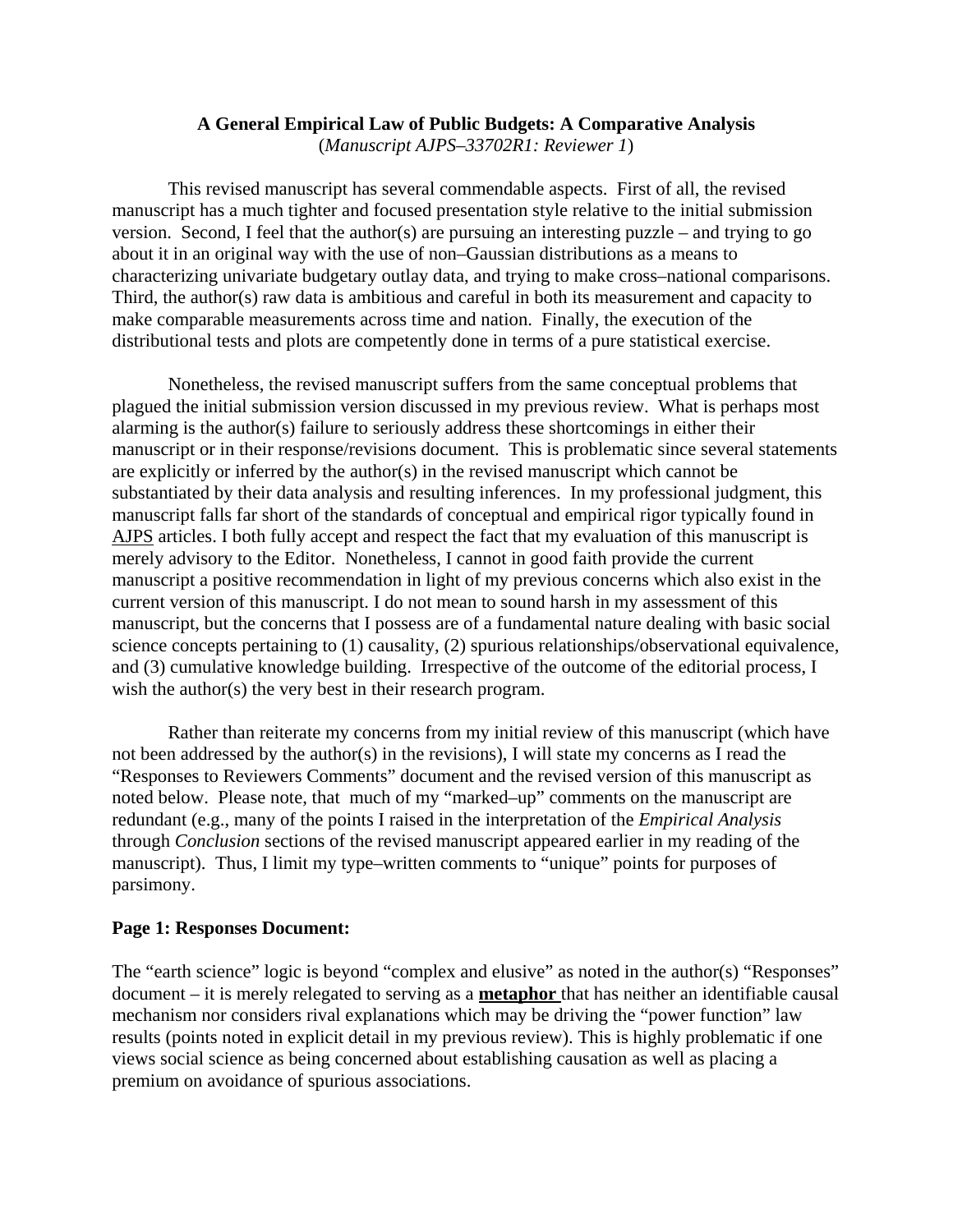#### **Page 2: Responses Document:**

The author(s) discuss Guttenberg–Richter law as an empirical law which takes the form of a power function. They go on to add "Policy studies is more like this than a top–down deductive process that is sometimes viewed as desirable, but in this case it is not currently possible." This defense of their logic is not persuasive given that *within*–nation institutional politics and political–economic conditions are omitted altogether in their univariate analyses of budgetary data. Political scientists have known for some time that short–run institutional politics can determine budgetary outcomes via pivotal politics, partisan fragmentation, and veto players (e.g., Alt and Lowry 1994, 2000; Krehbiel 1998; Kiewiet and McCubbins 1991; Primo 2007; Tsebelis and Chang  $2004$ .<sup>1</sup> For instance, "institutional friction" can be caused by institutional gridlock, while punctuations are thought to correspond to a lack (or sizeable reduction) of gridlock coupled perhaps with major partisan/ideological change (e.g., a realigning election cycle). Once one properly and rigorously accounts for such existing explanations, it is quite possible that the estimates for the power function exponents will become attenuated. If they cannot become differentiated from the normal/Gaussian distirbution, then the author(s) are merely engaged in "selling old wine in new bottles". If, however, the Paretian distribution assumption effectively holds after a more rigorous scrutiny of the data, then the author(s) can make claims about information processing which are not observationally equivalent to economic or political conditions. Put simply, the author(s) univariate budgetary data would have to either control or "purge" such institutional and political–economic effects before they can make any claims about detecting a "General Empirical Law of Public Budgets" that embodies uniformity and non–Gaussian distributions. Until they account for such issues, I remain unpersuaded by their empirical findings and claims – and I surmise many other scholars will share my assessment. To persuade me that this study provides "value–added" to our knowledge of budgetary/fiscal politics and policy processes, the author(s) must establish an explicit causal story that shows what causes frictions and nonlinearities – and that these are distinct from existing social scientific explanations of found in the literature on budgetary/fiscal politics and policymaking.

## **Page 1: Revised Manuscript:**

I fail to see the connection between the present study and the EITM approach which is about linking causal theories with explicit tests of these theories, that rigorously account for competing explanations in the process of hypothesis testing (e.g., Krehbiel's "Pivotal Politics" book where he tests his theory, while accounting for Cox and McCubbins "Party Cartel" theory as a rival explanation).

<sup>&</sup>lt;sup>1</sup> While the author(s) do explicitly consider macro–institutional factors to explain "institutional friction" (see **Pages 17–18, Figure 9**), these are time–invariant within country – i.e., they omit *within–unit* variation [accounted for by budgetary/fiscal politics and policymaking studies cited above] that corresponds to changing political and economic conditions that occur through time within a give nation.